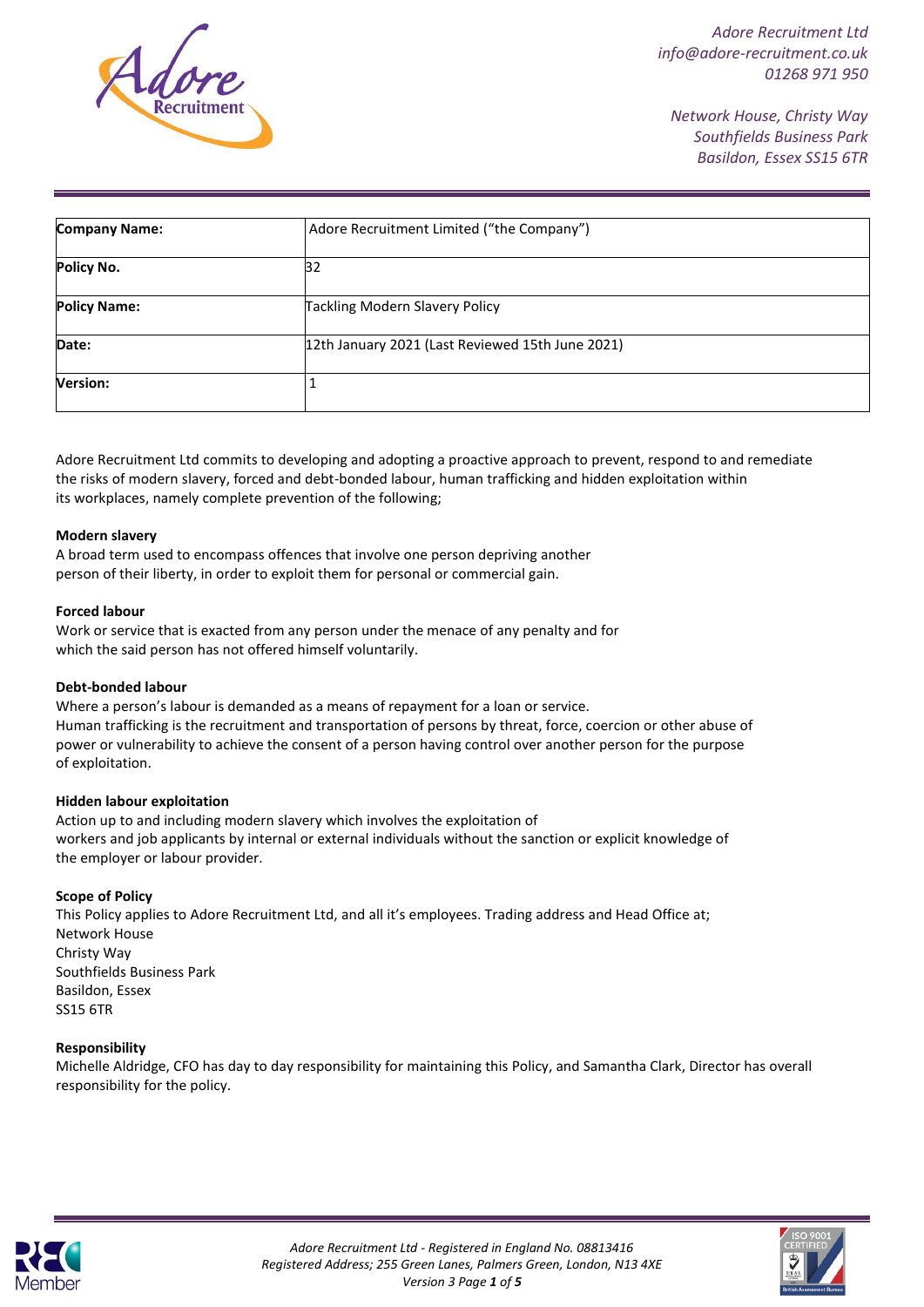

*Network House, Christy Way Southfields Business Park Basildon, Essex SS15 6TR*

# **Policy Commitments**

- A. **COMMITMENT** to tackle modern slavery risks within our business
- 1. The roles and responsibilities for tackling modern slavery risks within Adore Recruitment is as follows.
	- a. Director Overall Responsibility, Training, Enforcement, Communication, Compliance & Overall Management b. CFO – Day to day Responsibility, Training, Enforcement, Communication, Management Compliance &
	- Reporting. c. Administrators – Checking RTW, compliance and process
	- d. Recruitment Consultants working within the Recruiter Compliance Principles, Compliance and RTW
- 2. Adore Recruitment Ltd is fully committed to provide appropriate training and awareness information for all of it's staff. In particular:

All of our staff receive awareness – raising information around issues involving modern slavery and human trafficking, so that they can bring any concerns they have to the attention of management. Any staff, workers or other parties are strongly encouraged to report any concerns or suspicions that they might have to Samantha Clark at Adore Recruitment Ltd.

Reports surrounding these issues are taken extremely seriously by our Director, who is committed to ensuring that, all investigations shall be prompt and effective. If our investigations reveal any issues, we are committed to taking appropriate action. All staff are provided with a copy of our Modern Slavery Policy. This is distributed by Adore Recruitment to make sure that staff understand our positions around modern slavery, forced labour and human trafficking, how they can get support from our business, and who is responsible for the policy.

We have stringent right to work checks and as part of the onboarding process for new agency workers we commit to fully identifying them, and this includes photo ID in all cases. We follow this up by ensuring that we only pay salaries into bank accounts in the Agency workers names, not to spouses or friends etc, thereby alleviating risk of modern slavery.

As part of our induction process it is communicated to staff that all of the hirers that we work with, and all of the workseekers we provide, are known to and identified by our staff face to face (or via video currently due to COVID restrictions)**.** All of the temporary workers we supply are identified by our staff individually**.** We do not supply workseekers to hiring companies through from any intermediaries or use any umbrella companies in our payroll process. We also ensure the hiring companies that we work with are located in the UK and that the workers we supply live in UK.

All internal staff are trained on the following principles and sign and agree to adhere to the following;

- 1. Only interview applicants in an approved location.
- 2. Not allow job applicants to complete registration documents on behalf of others.

3. Not use a supplier for labour outside of the business approved suppliers without first obtaining

- authorisation from a manager and approval from the client in writing.
- 4. Not accept money, favours or any gifts at all from job applicants or workers.
- 5. Not loan any personal money to temporary workers.

6. Notify a manager when informed by a job applicant or worker that they have paid money to be introduced to the Company.

7. Not allow unauthorised agents or individuals to introduce job applicants to the Company, including friends, family or "local contacts" to source workers to satisfy urgent demand.

8. Notify a manager when suspecting an individual of introducing job applicants to the Company for personal gain.

9. Not act as a landlord or be involved in the provision of accommodation, transport or other paid-for services to workers.



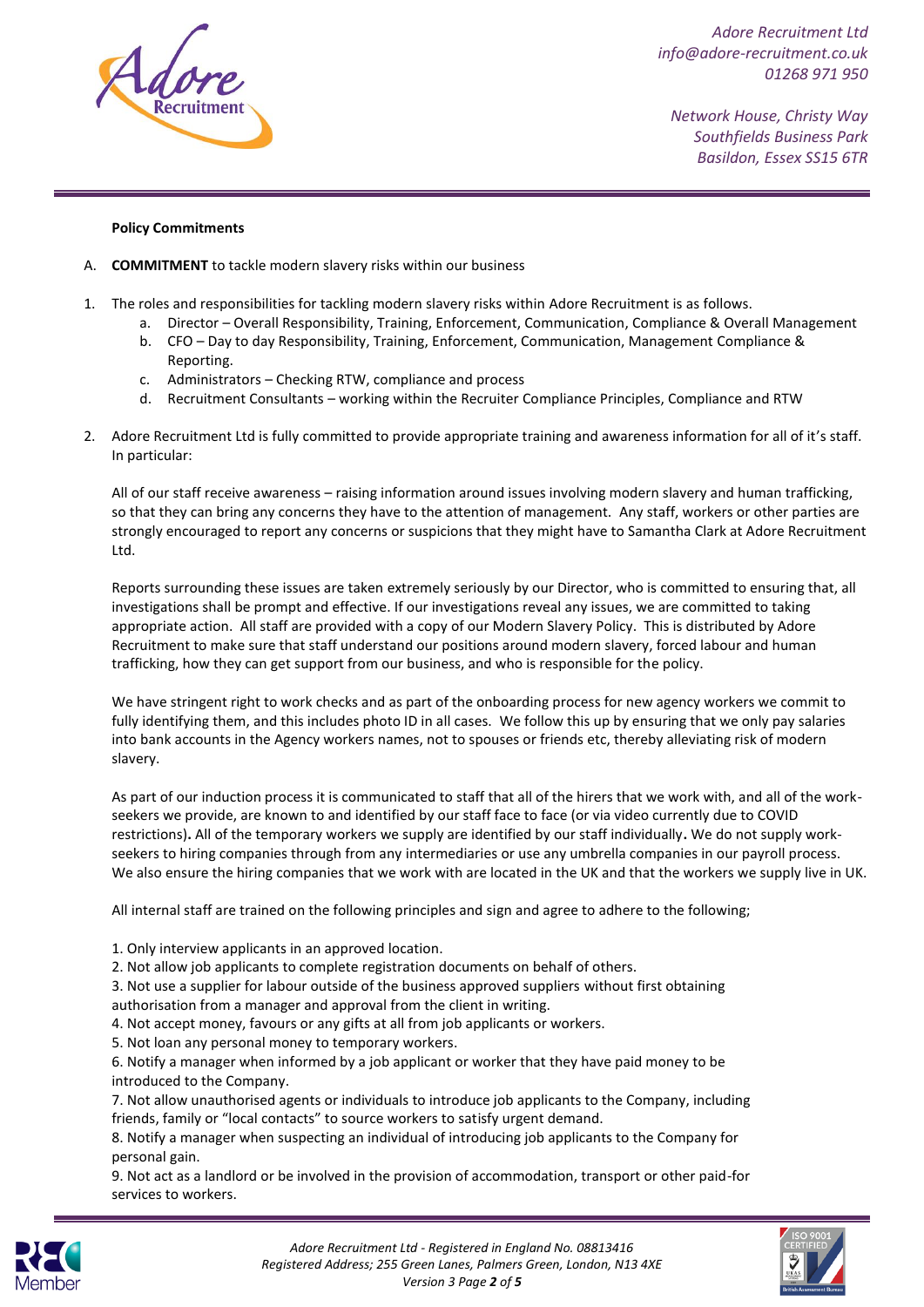

*Network House, Christy Way Southfields Business Park Basildon, Essex SS15 6TR*

10. Not allow anyone other than a person authorised by management to choose which workers are selected for work shifts.

11. Not force or coerce temporary workers to work against their will.

12. Not threaten or subject workers to physical or mental mistreatment.

13. Treat applicants and workers with dignity and respect.

14. Raise any knowledge or suspicions of illegal or dubious activities regarding agents, temporary workers or colleagues to a manager immediately.

3. Adore Recruitment has developed and implemented the following policy documents to prevent and address modern slavery risks at our site;

- a. Anti-Bribery and Corruption Policy
- b. Responsible Recruitment Policy
- c. Recruiter Compliance Principles
- d. Workplace Incident Investigation Checklist
- e. Worker Questionnaire
- f. Worker interview questions

All these documents are available in printed format in our Policy document in our office, and we are currently working to get all of these available on our website.

# B. **ASSESSMENT** of modern slavery risks

We have completed a review of this policy and statement against our activities to establish whether the approach we have taken follows emerging best practice by:

- a. Assessing and interpreting any recent or emerging case law and best practice;
- b. Benchmarking our activities against statements and action plans undertaken by similar public and private organisations.
- c. Re-evaluating the risk of non-compliance
- d. We have Introduced new processes and procedures in relation to recruitment.
- e. Confirmed the applicability and enforceability of clauses and conditions included in our legal agreements and contracts.

The biggest risk of non-compliance is the registration of workers without correctly verifying their identity, and individual right to work. Full training is given all Adore Recruitment staff to ensure they fully understand the Right to work and identity checks needed to comply with law. A second layer of checks are made in our internal Payroll and Finance department and any non EU Visa's are compliance double checked.

Language support is offered to the workers should they struggle to understand any parts of the documentation.

Risks are mitigated by only supplying UK workers, already based in the UK, and not supplying accommodation, however proof of address is verified as part of the recruitment compliance process.

C. **ACTION** we take to prevent and deal with identified risks of modern slavery

1. We ensure each worker has their identity logged on our CRM with photo ID held with an image of them holding it, to ensure the worker is the person on the RTW documentation. We do not accept the registration of family members or friends, only the worker themselves directly.

- 2. Ongoing internal training is provided, including how the global effect of COVID could affect workers
- 3. We ensure workers are paid on time each week.
- 4. We ensure that the workers bank account name that wages are paid into matches the name of the worker
- 5. We only employ workers over the age of 18
- 6. We provide PPE required at no charge to the worker



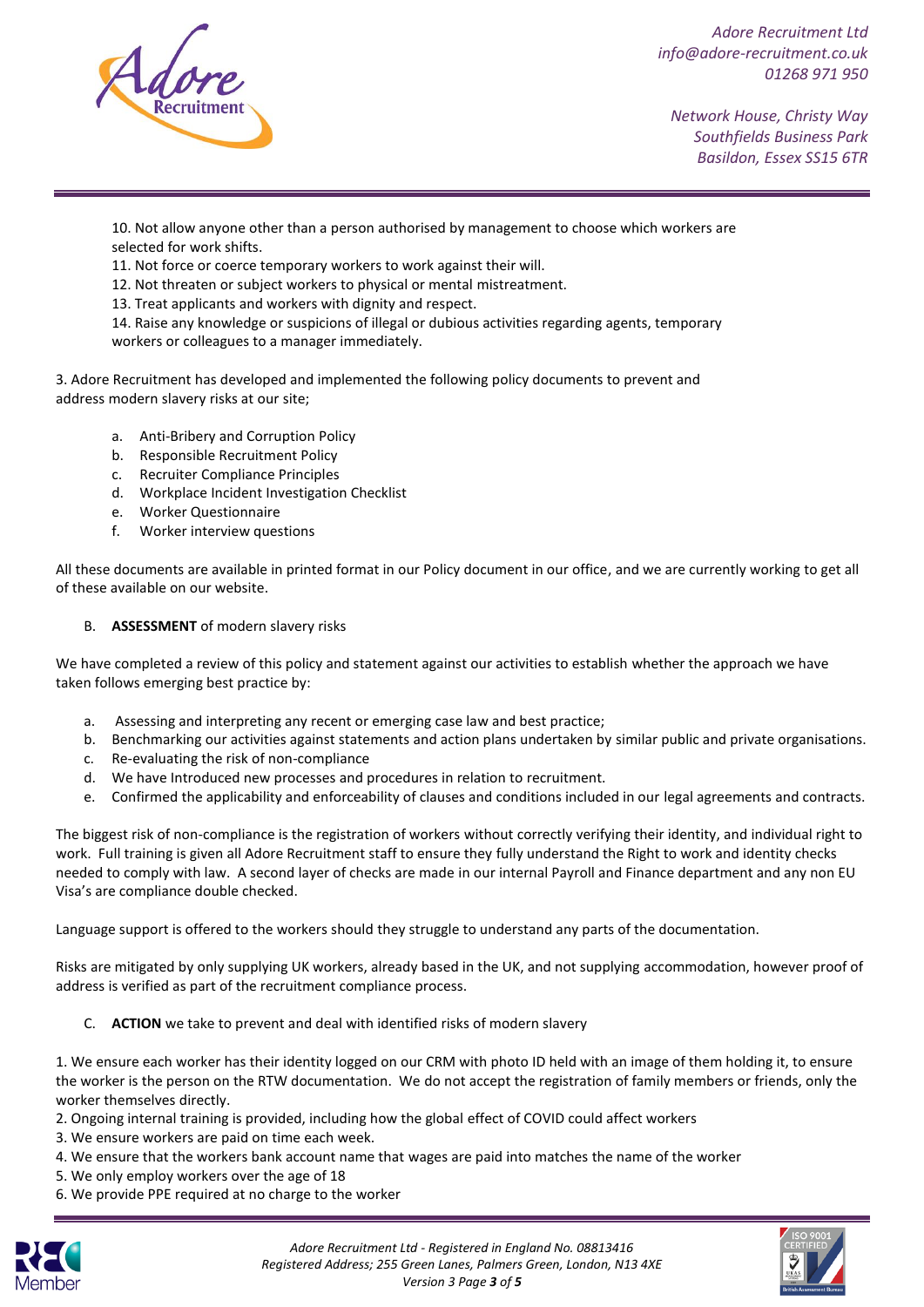

*Network House, Christy Way Southfields Business Park Basildon, Essex SS15 6TR*

7. We encourage and promote open dialogue with workers and consult with workers who may face workplace closures, reduced hours or contract terminations to combat misinformation and denial of labour rights.

8. We fully engage with Suppliers and perform on site risk assessments including policy review regarding on-site standards including Agency Worker Rights, Health and Safety, Inductions, correct rest break intervals, hygiene provision and PPE requirements to prevent risks of modern slavery. This includes ensuring access to health care and medical supplies including protective material such as facemasks are provided to all workers without any discrimination on the basis of sex, race, religion, language, nationality, disability, migrant status, sexual orientation, gender identity or membership in a social group facing marginalization.

D**. RESPONDING** to protect and provide remedy for victims of modern slavery within your business

Any staff, workers or other parties are strongly encouraged to report any concerns or suspicions that they might have to Samantha Clark at Adore Recruitment Ltd. Reports surrounding these issues are taken extremely seriously by our Director, who is committed to ensuring that, all investigations shall be prompt and effective.

Alternatively report it to the Governing Bodies.

- Call the [Modern Slavery Helpline](https://www.modernslaveryhelpline.org/) on **08000 121 700** or fill out an online form.
- Contact the Gangmasters and Labour Abuse Authority to report concerns about the mistreatement of workers on **0800 432 0804**, or by email [intelligence@glaa.gsi.gov.uk](mailto:intelligence@glaa.gsi.gov.uk)
- Contact Crimestoppers on **0800 555 111**
- Contact the Police
- Contact [Anti-Slavery International](https://www.antislavery.org/contact-us/) or other [specialist anti-slavery organisations](https://www.app.college.police.uk/app-content/major-investigation-and-public-protection/modern-slavery/list-of-anti-slavery-charities-and-non-governmental-organisations/)
- E. **MONITOR** progress to prevent, respond to and remediate the risks of modern slavery.

All Adore Recruitment staff are asked to report any signs of the following in agency workers;

- appear to be under the control of someone else and reluctant to interact with others.
- not have personal identification on them.
- have few personal belongings, wear the same clothes every day or wear unsuitable clothes for work.
- not be able to move around freely.
- be reluctant to talk to strangers or the authorities.
- appear frightened, withdrawn, or show signs of physical or psychological abuse
- dropped off and collected for work always in the same way, especially at unusual times, i.e. very early or late at night.

## F. **COMMUNICATE**

Adore Recruitment makes the following efforts to be open and transparent and to report in line with recognised good practice. This can be recognised in our modern slavery Statement.

Adore Recruitment utilises all communication channels available to correspond with workers, including.

- Social media and Marketing
- **Fmail**
- CRM monitoring and Reporting
- Video Calls (Whilst COVID restrictions)
- Face to face meetings